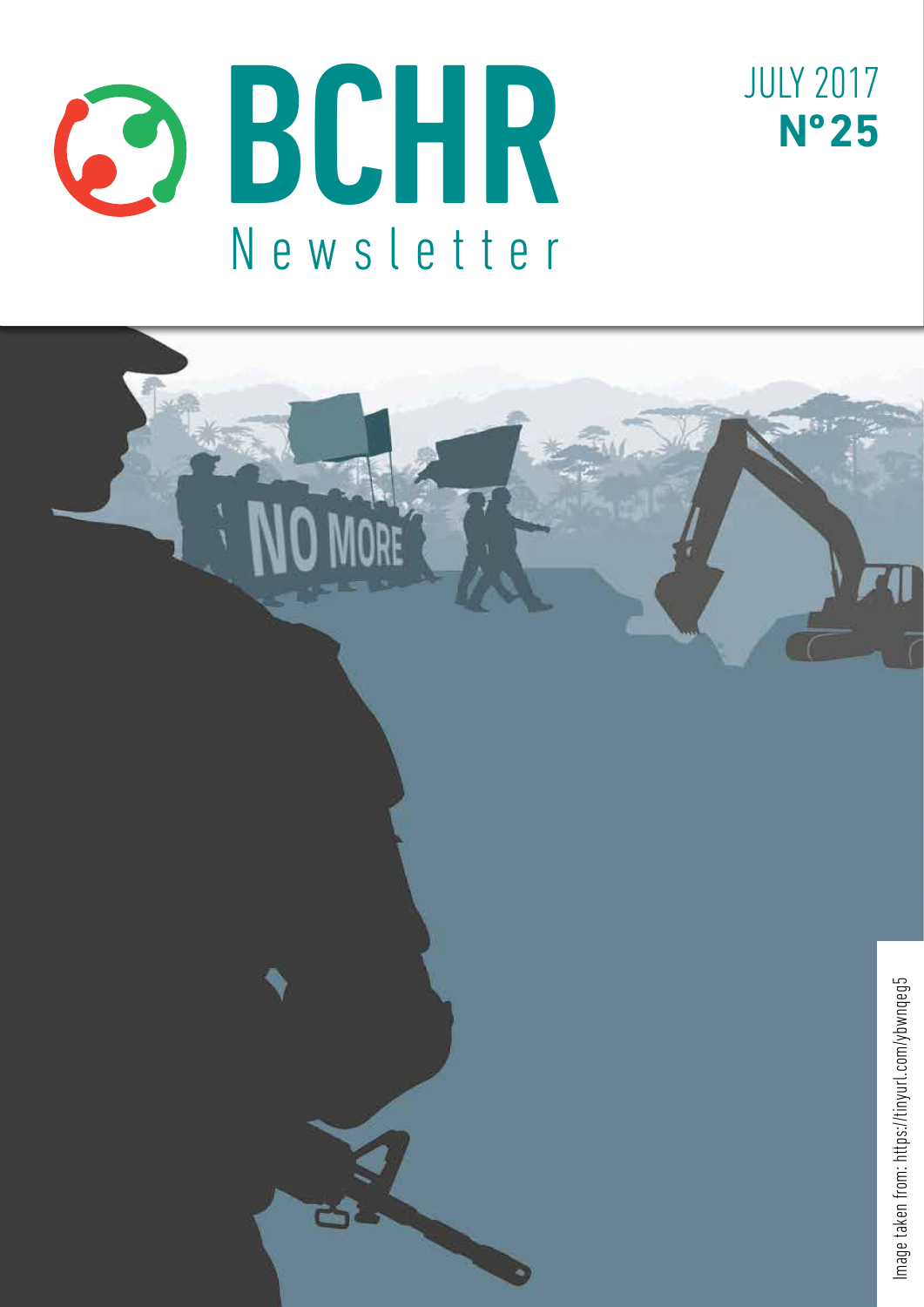# The BCHR Network

The BCHR Network is pleased to present the BCHR Update Newsletter, which provides a host of insights into the work of the network and its members. The main purpose of this newsletter is to a) share information about the work of the network and its members to a wider audience, and b) to strengthen co-operation and co-ordination between the network members themselves and with other interested parties.

- Click [here](http://www.networkbchr.org/) to learn more about the BCHR Network.
- Click [here](http://www.networkbchr.org/#!join-the-network/c24vq) for a complete list of the BCHR Network members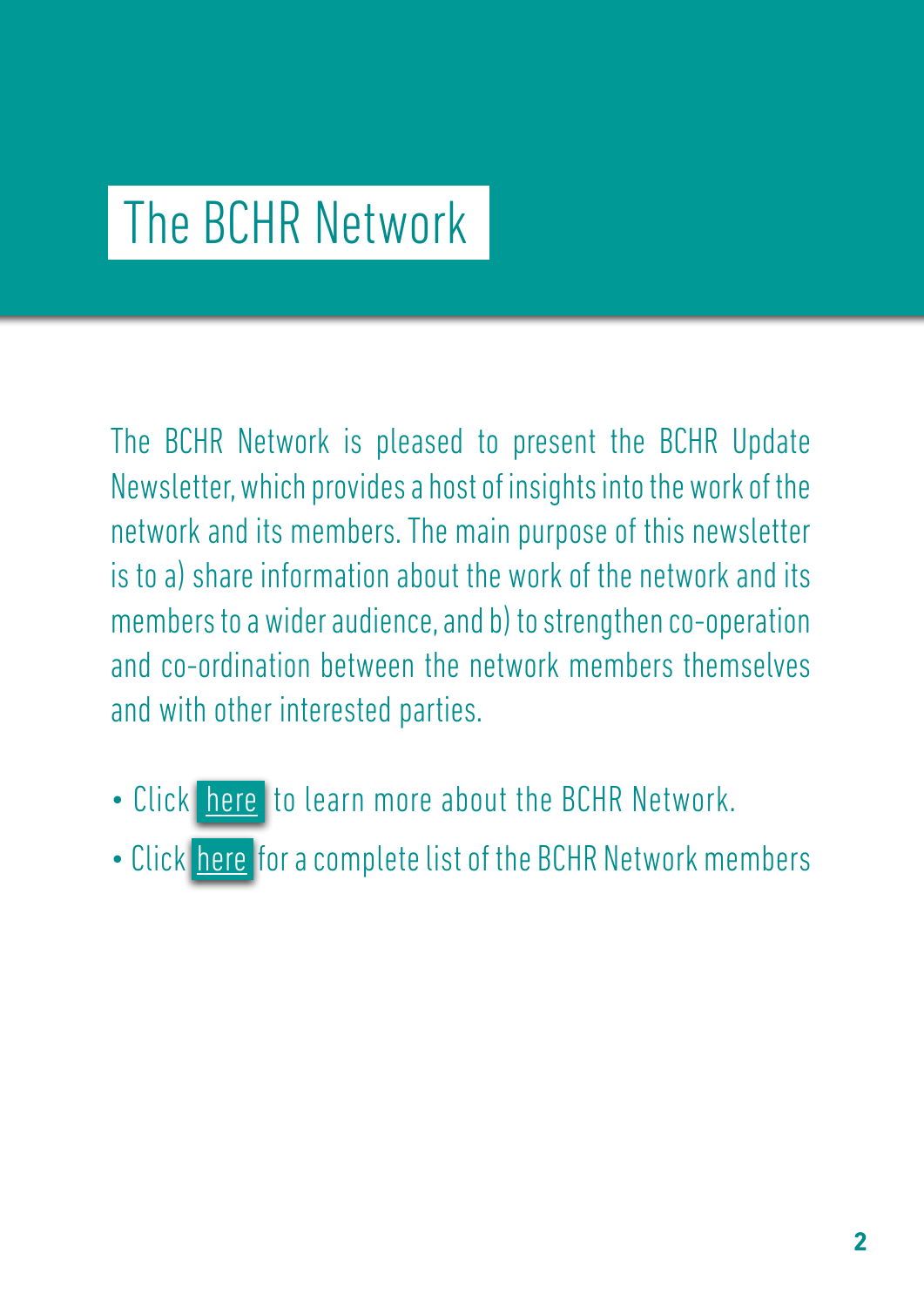# INDEX / Newsletter

| Our next annual meeting will take place on the 30th of November in Geneva |    |
|---------------------------------------------------------------------------|----|
|                                                                           |    |
|                                                                           |    |
|                                                                           |    |
|                                                                           |    |
|                                                                           | 10 |
|                                                                           | 11 |
|                                                                           | 12 |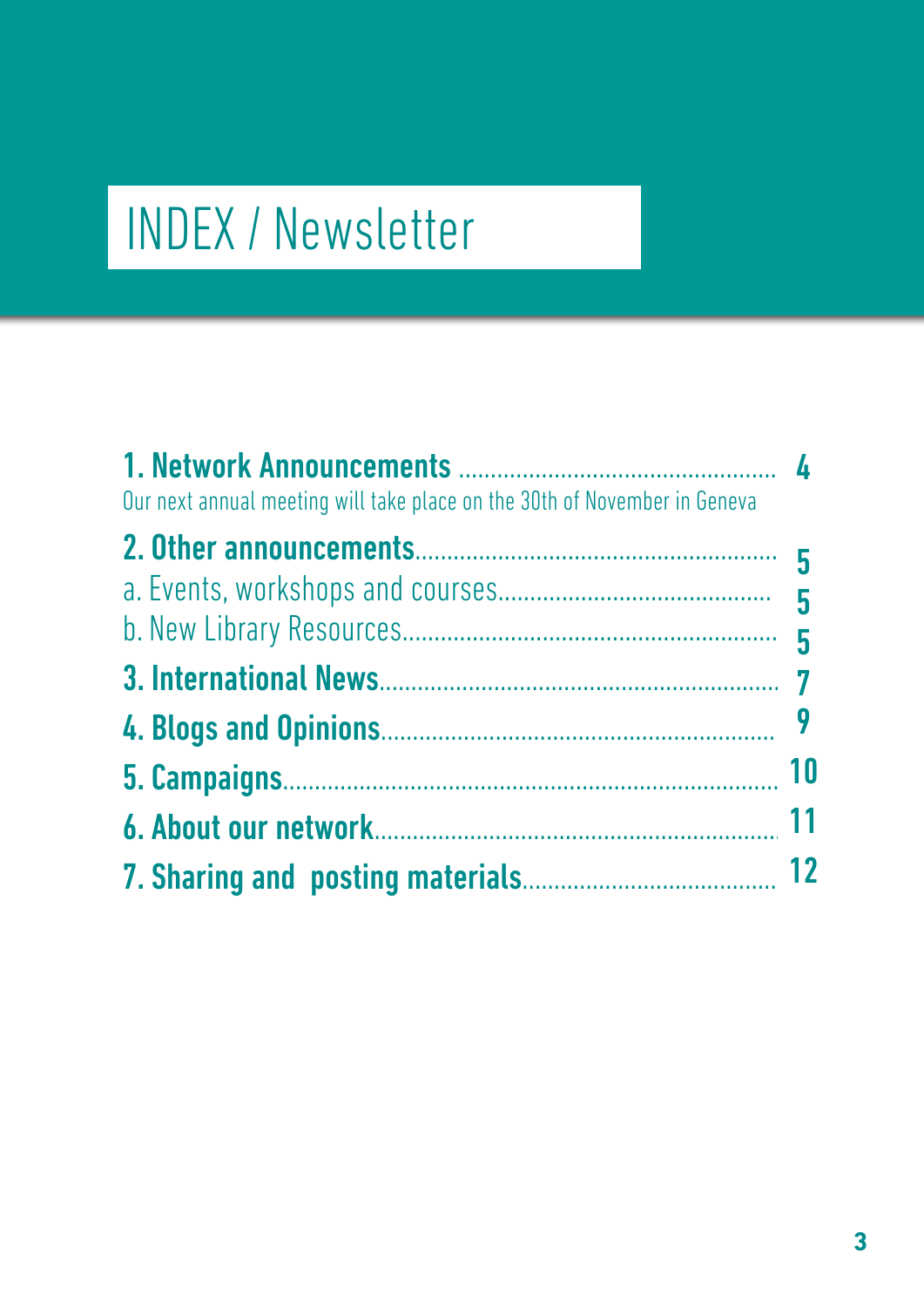# Network Announcements

We are pleased to remind you that the next BCHR Network annual meeting will take place on the 30th of November 2017 in Geneva, following the closing of the UN Forum on Business and Human Rights.

All our members are most welcome to take part in this international gathering aimed at discussing the latest developments in the network's field of research as well as the next activities of the Network.

We kindly invite you to send us your suggestions regarding contents by sending an email to: [maria.prandi@networkbchr.org](mailto:maria.prandi%40networkbchr.org?subject=BCHR%20Newsletter)

We would be delighted to hear about your ideas to make the most of this event.

You are invited to register online here.

- Register **[here](http://www.networkbchr.org/#!join-the-network/c24vq)** to become a member of the network.
- Click [here](http://www.networkbchr.org/#!the-network/cqn6) to know more about the network.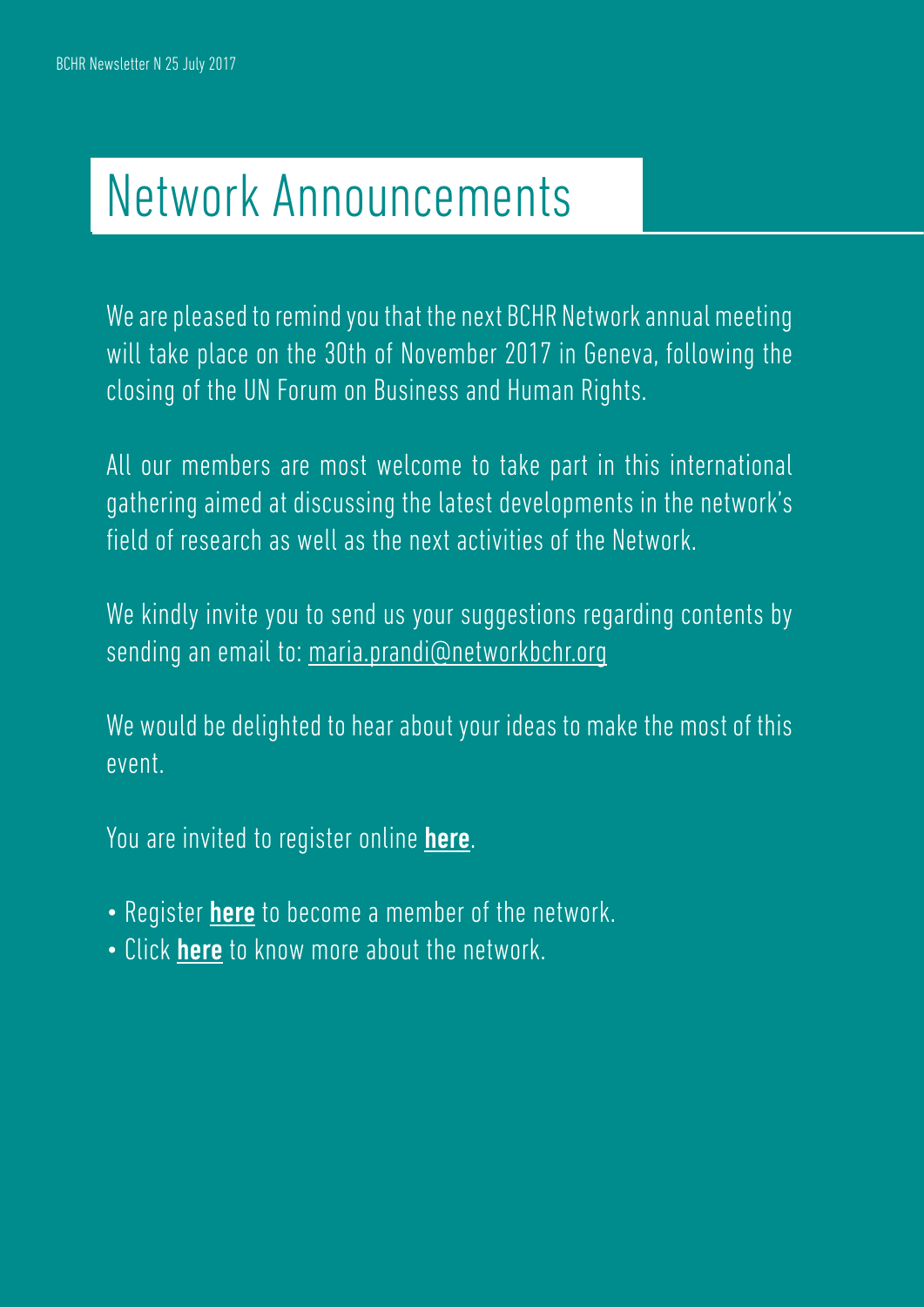# Other announcements

# A. EVENTS, WORKSHOPS AND COURSES

## • Webinar series: 2017 human rights in impact assessment

Date: 13 June - 12 September

Place: Online

**Organized by:** TwentyFifty, NomoGaia, Oxfam America, Danish Institute for Human Rights, BSR

60 minute webinar hosted by Twentyfifty and NomoGaia providing an insight into approaches and lessons learned from HRIA in three business sectors. The presentations by impact assessors highlighting methodologies, challenges encountered and ways they have been overcome will be followed by an interactive Q&A session.

# B. NEW LIBRARY RESOURCES

## • Human Rights Good Practice for Business Operating in Areas with Violent Crime

### Author: United Nations Global Compact, prepared by Lise Smit

The aim of this Good Practice Note is to identify good practices that businesses can use to prevent and mitigate risks of being involved with adverse human rights impacts due to operating in a context of high levels of violent crime, and to support efforts to reduce the human rights impacts of violent crime rates in the areas where it operates.

Image taken from: https://tinyurl.com/y7swbc4y mage taken from: https://tinyurl.com/y7swbc4y

[Learn more](http://bit.ly/HRIAcases)

[Learn more](https://tinyurl.com/y7swbc4y)

# • Economic & Social Rights Advocacy (ESRA) Brief: The State Obligation to Respect, Protect and Fulfill Economic, Social and Cultural Rights in the Context of Business Activities

### Author: Institute for Social and Economic Rights

This edition of the ESRA brief, focus on the state obligation to protect, respect and fulfil Economic, Social and Cultural Rights in the context of business activities. Several collaborations are included on this issue.

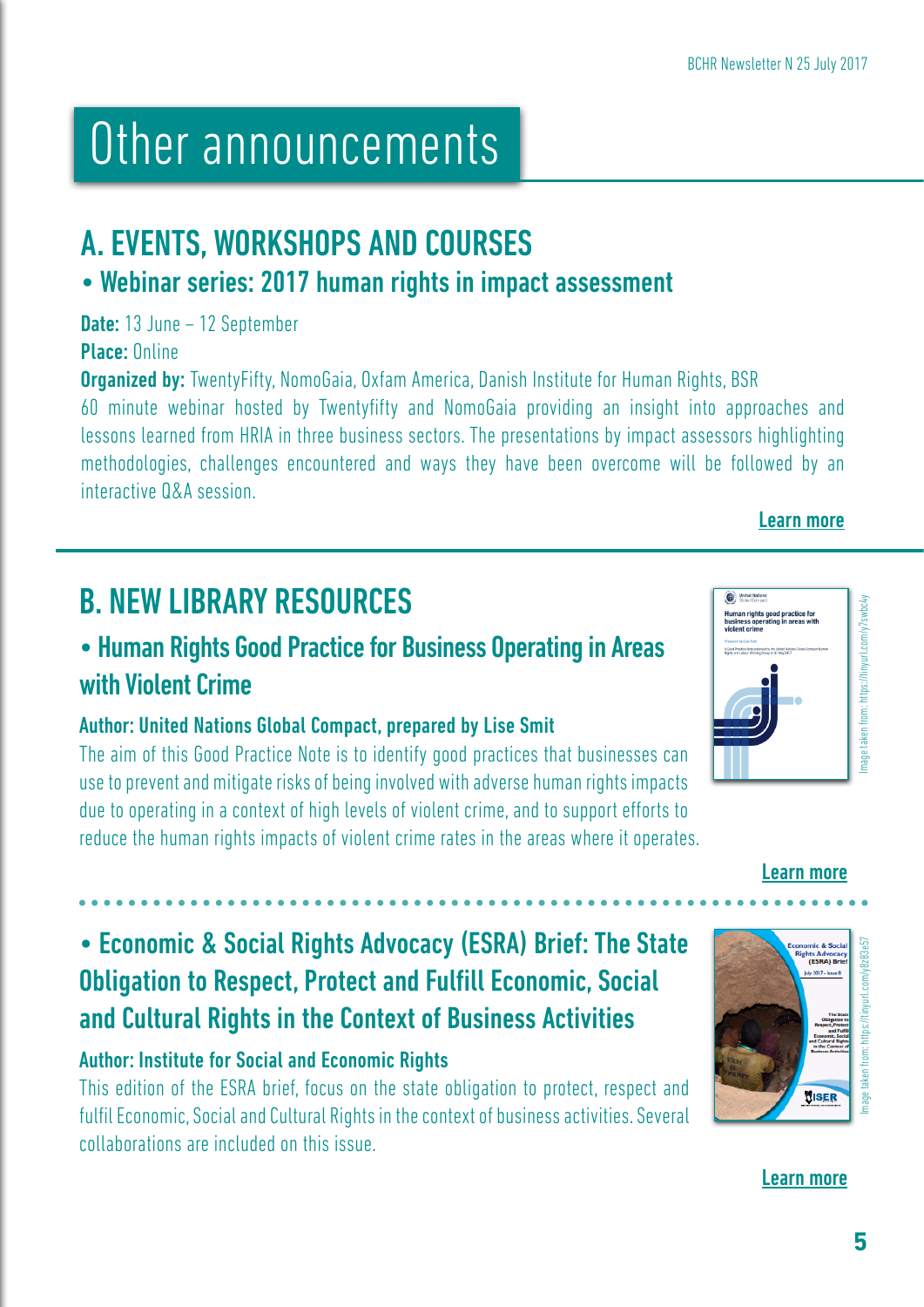### • Getting Down to Business: Uncovering the Roles Played by Enterprises in Enabling and Preventing Atrocity Crimes

#### Author: Sheri P. Rosenberg

Human rights violations are not only a State matter. Contemporary business enterprises, especially multinational corporations, possess immense and increasing levels of statelike power in the national and international political economies of the present world order, and have acquired both political authority and political responsibility.

# • Handbook for Lawyers on Business and Human Rights Risks

### Author: International Bar Association Legal Policy and Research Unit (LPRU)

On 17 July 2017, the International Bar Association Legal Policy and Research Unit (LPRU) released a Handbook for Lawyers on Business and Human Rights to provide guidance for business lawyers and their corporate clients on how to address human rights risks in corporate and commercial transactions.

## • Defenders of the Eart

#### Author: Global Witness

The new report of Global Witness; *Defenders of the Earth* found that nearly four people were murdered every week in 2016 protecting their land and the natural world from industries like mining, logging and agribusiness.

• Implementing the U.N. Guiding Principles on Business and Human Rights

### Author: Francisco Zamora Cabot, Lukas Heckendorn Urscheler, Stéphanie De

#### **Dycker**

This book is given to contribute to the business and human rights debate being born in Switzerland and Europe. To this end, the book studies the impact of the Guiding Principles in private international law by analysing different approaches. [Learn more](https://tinyurl.com/y7bo9y47)





[Learn more](https://tinyurl.com/ybwnqeg5)



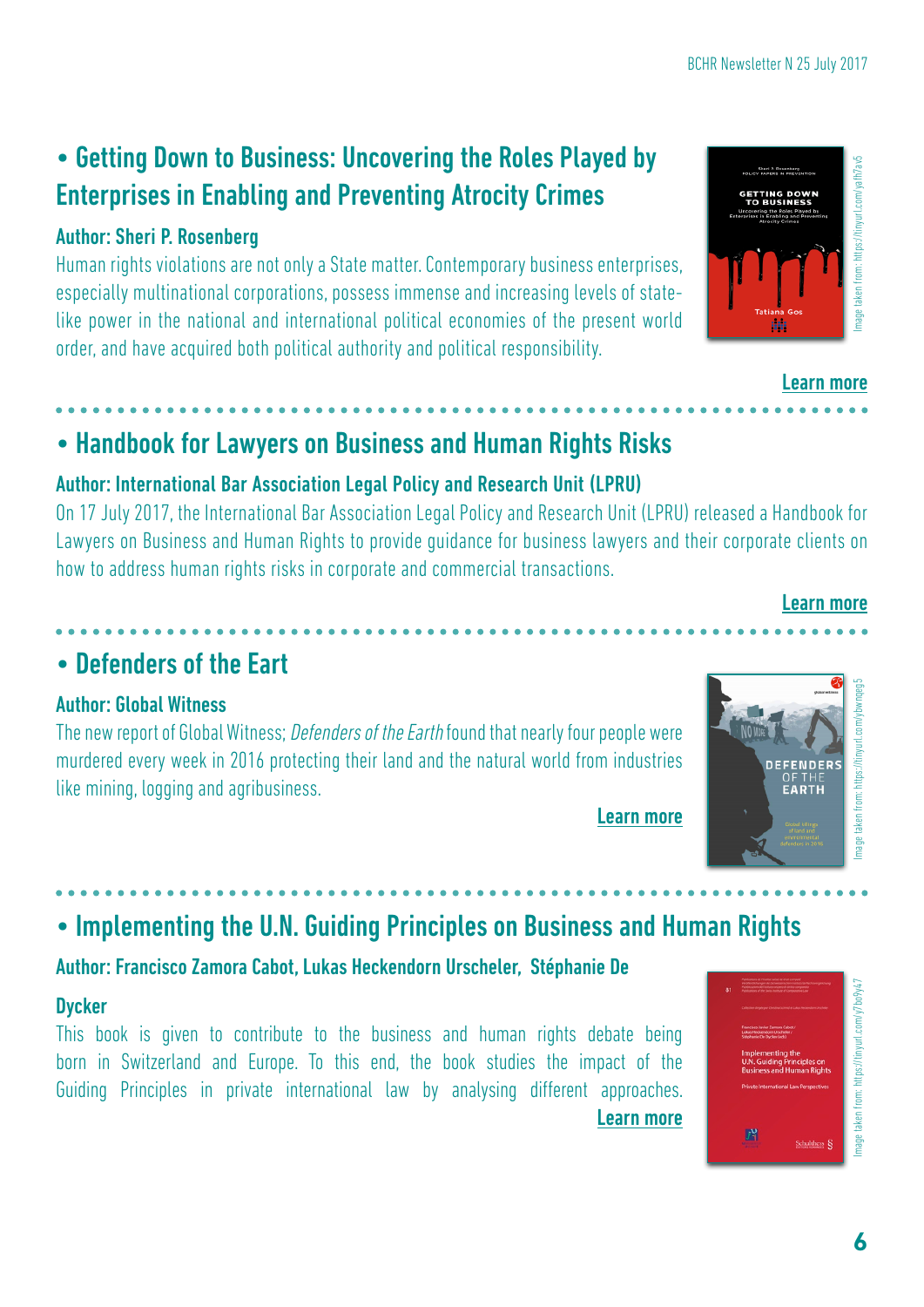# International News

### • Gold Value Chain Cooperates for Responsible Gold

#### Date: 19 June 2017

Source: International Responsible Business Conduct (IRBC)

The Dutch gold sector is cooperating to ensure responsible business conduct in the international gold value chain. Today, electronics manufacturers and jewellery makers, gold recycling firms, civil society organisations and the Dutch government signed the Dutch Gold Sector International Responsible Business Conduct (IRBC) Agreement. Their aim is to ensure greater respect for human rights, the environment and biodiversity throughout the chain, from mining to recycling.

[Learn more](https://tinyurl.com/ybwur23m)

### • Two killed in Klipspruit Protest

Date: 27 June 2017

#### Source: Jacaranda FM

An employee from the Passenger Rail Agency of South Africa (Prasa) and a community member have died during a community protest in Klipspruit. Police spokesperson Kay Makhubele says the Prasa employee was beaten and stoned to death, while the community member was allegedly shot by the company's security guards.

[Learn more](https://tinyurl.com/y8bobpoo)

### • Ogoni Widows file civil writ accusing Shell of Complicity in Nigeria killings

Date: 29 June 2017 **Source: The Guardian** 

Women bring case against Shell in the Netherlands seeking damages and public apology for state executions carried out by military court in 1995. The widows of men who were hanged by Nigeria's military government in the 1990s have launched a civil case against Shell, accusing it of complicity in their husbands' executions.

[Learn more](https://tinyurl.com/y7q6npnh)

## • Chevron allegedly orders security men to manhandle Delta protesters to quash protest in Warri

### **Date: 28 July 2017**

**Source: Daily Post** 

A Combined team of Soldiers and Policemen deployed to Chevron Nigeria Limited Warri Office on June 28th allegedly manhandled and forcefully quashed a peaceful protest embarked upon by members of KOMBOT-Egbema/Gbaramatu Graduates Association and the National Association of Ilaje Graduates in Warri.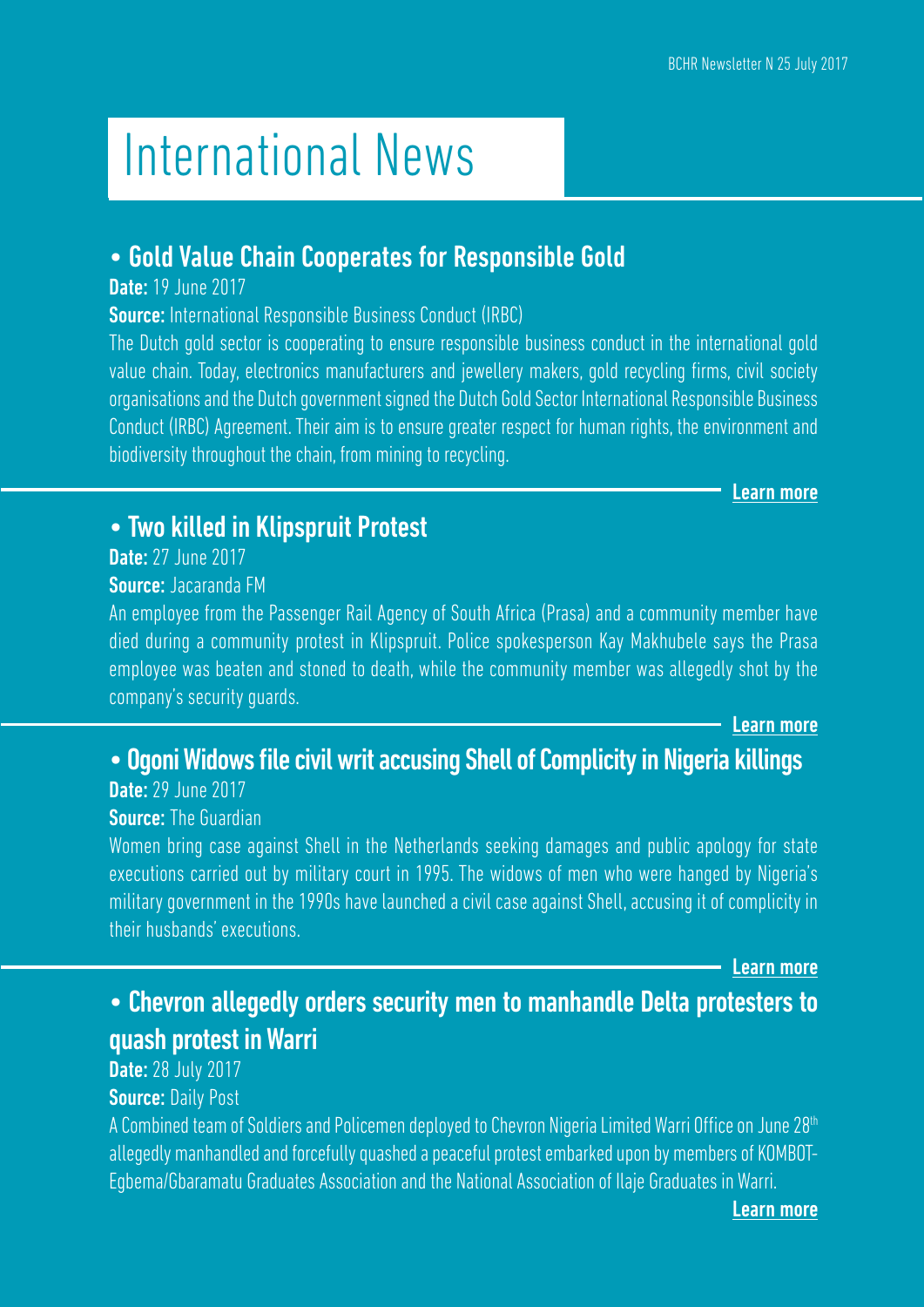### • Is Canada to Blame for Human Rights Abuses in Guatemala?

**Date: 30 July 2017** 

**Source: The Walrus** 

Canadian mining firms are not held responsible for horrors inflicted on Indigenous communities by foreign subsidiaries. But a Toronto court could change that.

[Learn more](https://tinyurl.com/ybkswu6x)

## • Veteran Labour Activist Liu Shaoming Sentenced to Four and a Half Years for his Activism

**Date: 07 July 2017** 

Source: China Labour Bulletin

Guangzhou-based Liu Shaoming is a labour activist; former member of the Beijing Workers' Autonomous Federation (WAF), China's first independent trade union; and the founder of Volunteers for Workers' Rights, an organization in China working to bridge the pro-democracy and labor rights movements during collective labor disputes.

[Learn more](https://tinyurl.com/y88gqqoj)

# • Tahoe Licenses Suspended for Lack of Consultation with Indigenous Communities, While Company Denies Indigenous Presence and Opposition

#### **Date: 07 July 2017**

#### **Source: Mining Watch**

On Wednesday July 5, the Guatemalan Supreme Court of Justice announced that it was temporarily suspending two of Tahoe Resources' mining licences until a suit against the Ministry of Energy and Mines is resolved for discrimination and lack of prior consultation with Indigenous Xinka communities in the area of the company's Escobal silver mine.

[Learn more](https://tinyurl.com/y7var3f2)

# • European Banks Pull Out of Honduras Dam Project After Killings of **Activists**

**Date: 07 July 2017** 

#### Source: NBC News

Two European development banks financing construction of a controversial dam project in Honduras have pulled out following the murders of local activists including Berta Caceres, a 2015 winner of the prestigious Goldman Environmental Prize.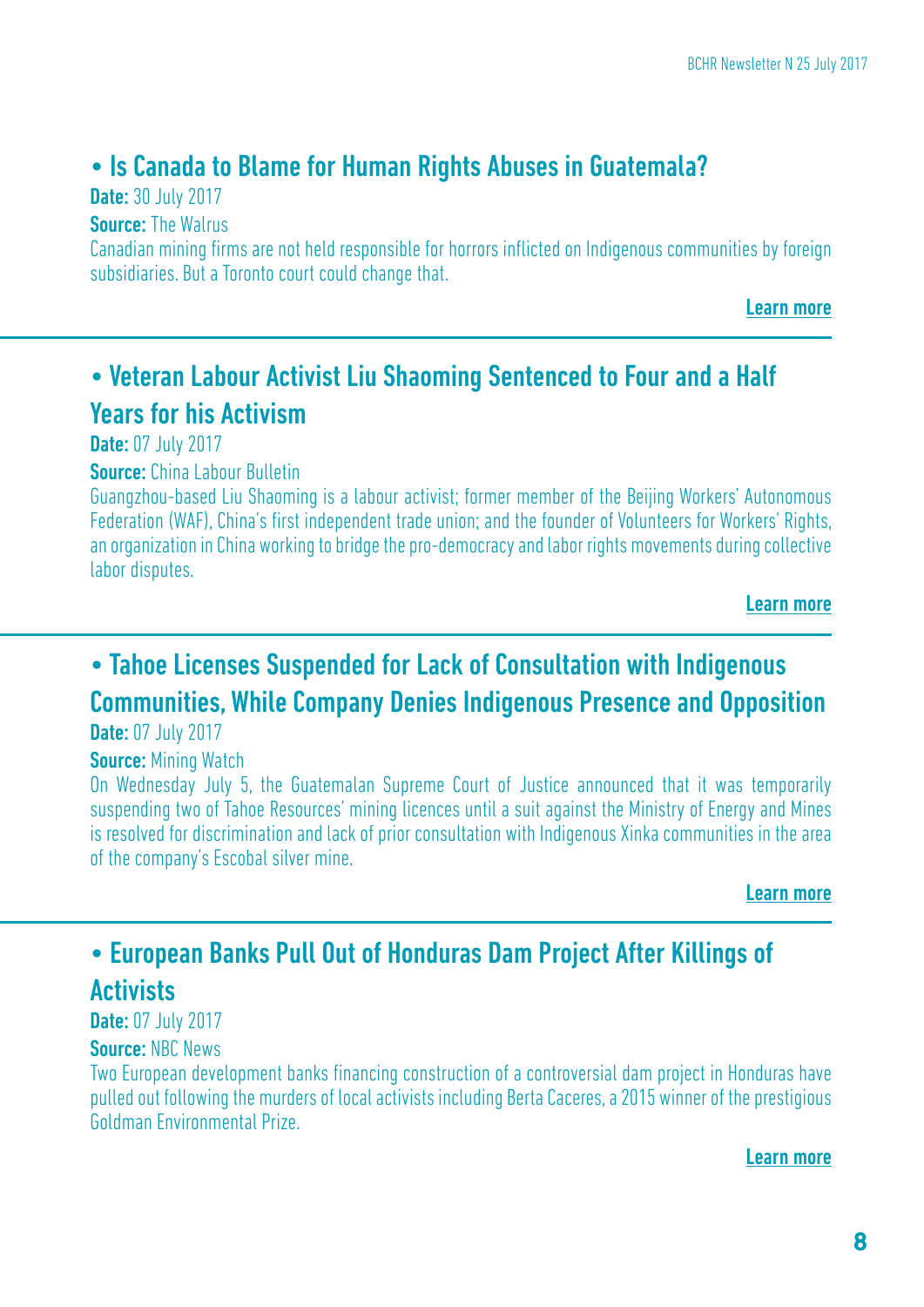# Blogs and Opinions

### Article by: Otto Saki How Companies are Using Law Suits to Silence Environmental Activists—and How Philanthropy Can Help

Strategic Lawsuits Against Public Participation (SLAPPs) are used to intimidate, harass, and silence activists who are working to expose corporate injustices and human rights violations. As intended, such lawsuits have a clear chilling effect on activism, silencing critical voices and stifling accountability.

[Learn more](https://tinyurl.com/ybezyhu4)

Article by: Gwynne L. Skinner

US should broaden personal jurisdiction over multinationals operating abroad to ensure remedy for victims of corporate human rights abuses, says academic

This article advocates for expanding general personal jurisdiction over transnational corporations so that where Congress has provided for a cause of action for extraterritorial violations of law, such as in the area of human rights and terrorism, victims have an opportunity to obtain a remedy.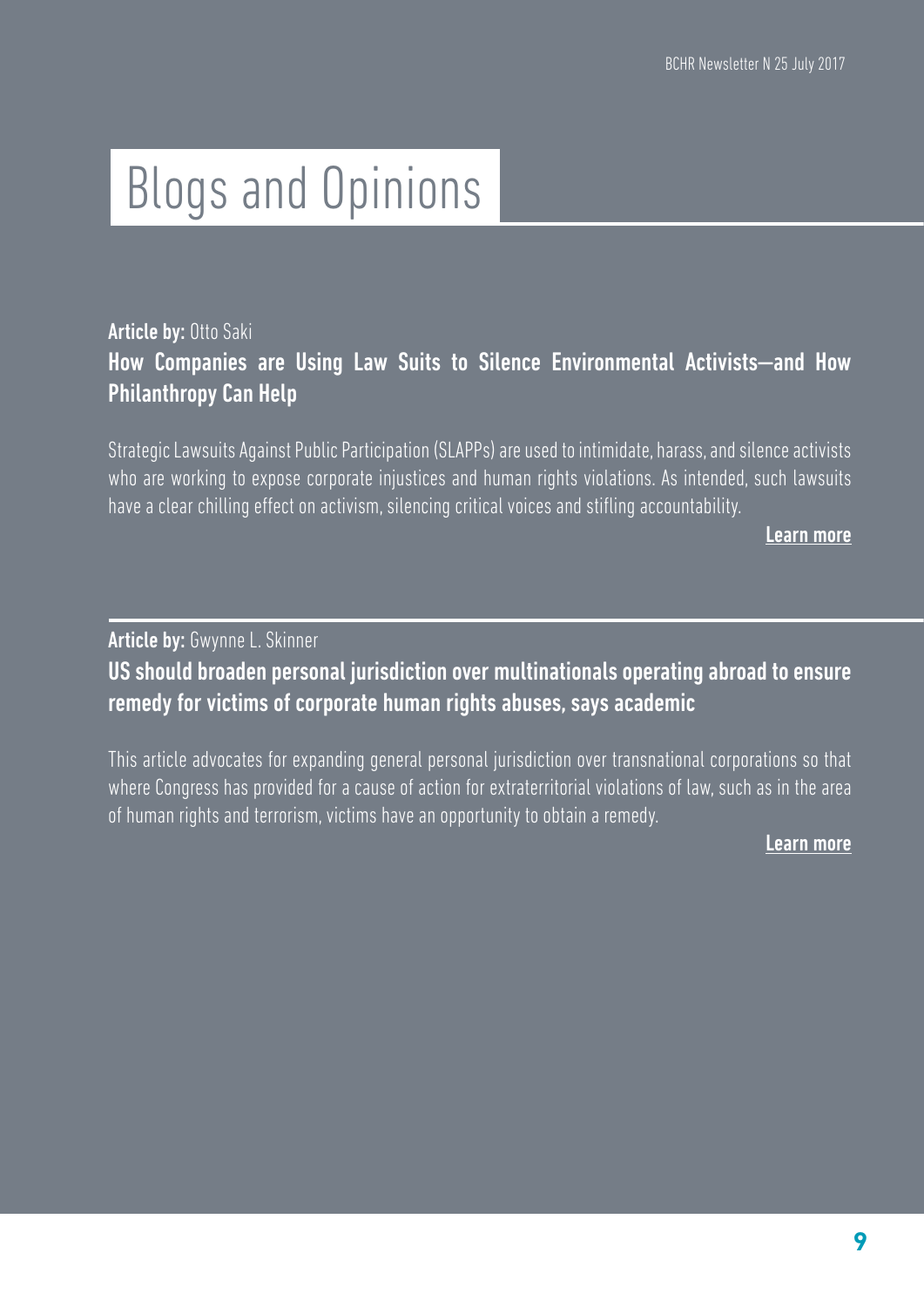# Campaigns

## • Forced labor, including children - linked to World Bank

#### Campaign by: Human Rights Watch

#ForcedLabor: Tell the president of the World Bank to suspend its agriculture loans to the Uzbek government until the government stops forcing people to work in project funded areas.

Participate: <https://www.hrw.org/forcedlabor>



Image taken from: https://www.hrw.org/forcedlaborhaqe taken from: https://www.hrw.orc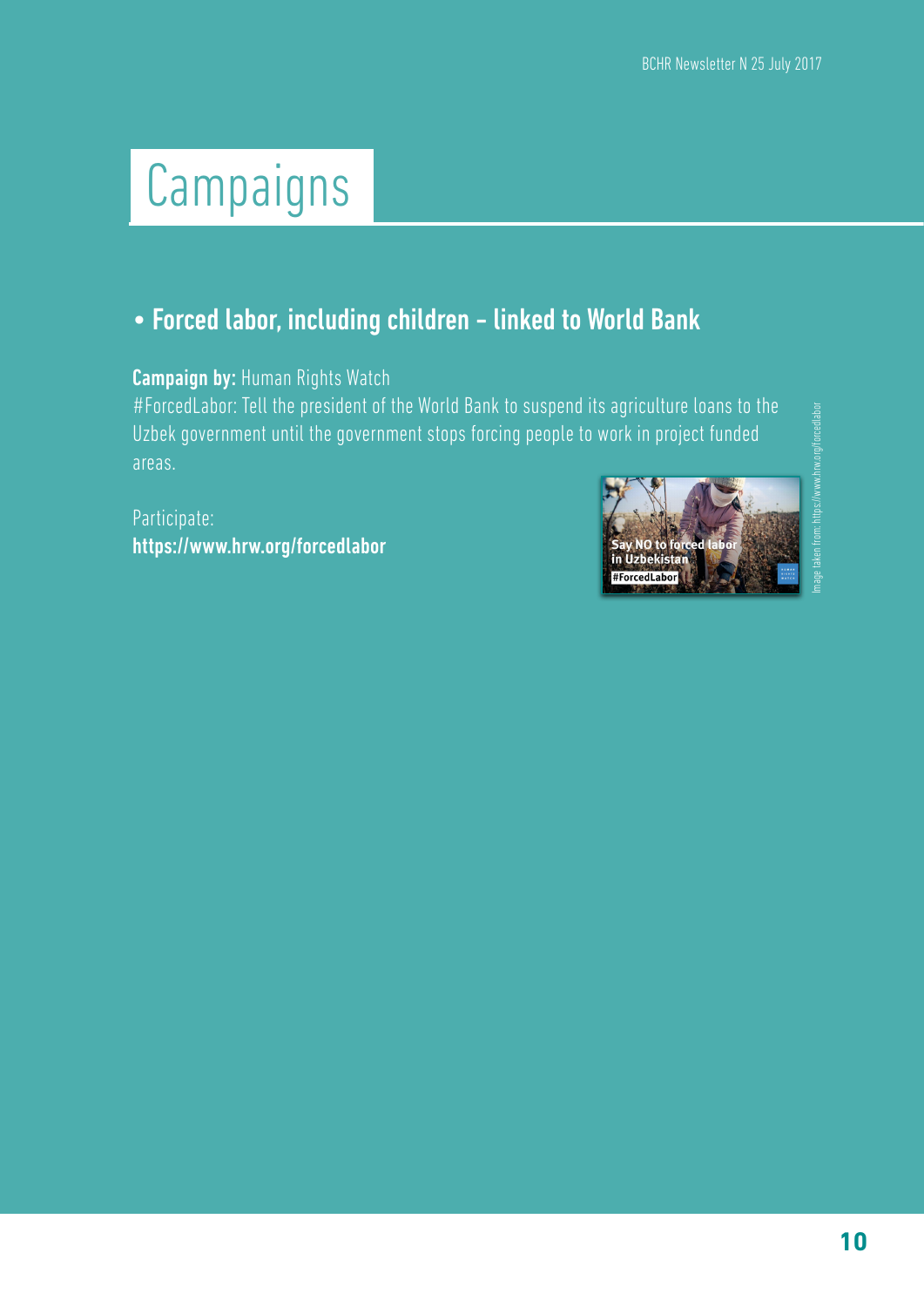# About our Network

The Network brings together researchers, practitioners and NGO members from various fields with the aim of researching and analysing the role of business in conflict situations reducing the human and people's rights violations and any other negative social and environmental impact as well as other adverse consequences. It also looks at the potential role of companies in relation to peace building.

The Network reflects upon the causes, dynamics and consequences of business involvement in armed conflicts and systematic state repression, as well as upon existing or potential responses to such involvements in light of the responsibilities of all concerned actors and ongoing international and local efforts to develop and apply appropriate initiatives and guidelines.

Visit: <http://www.networkbchr.org/>